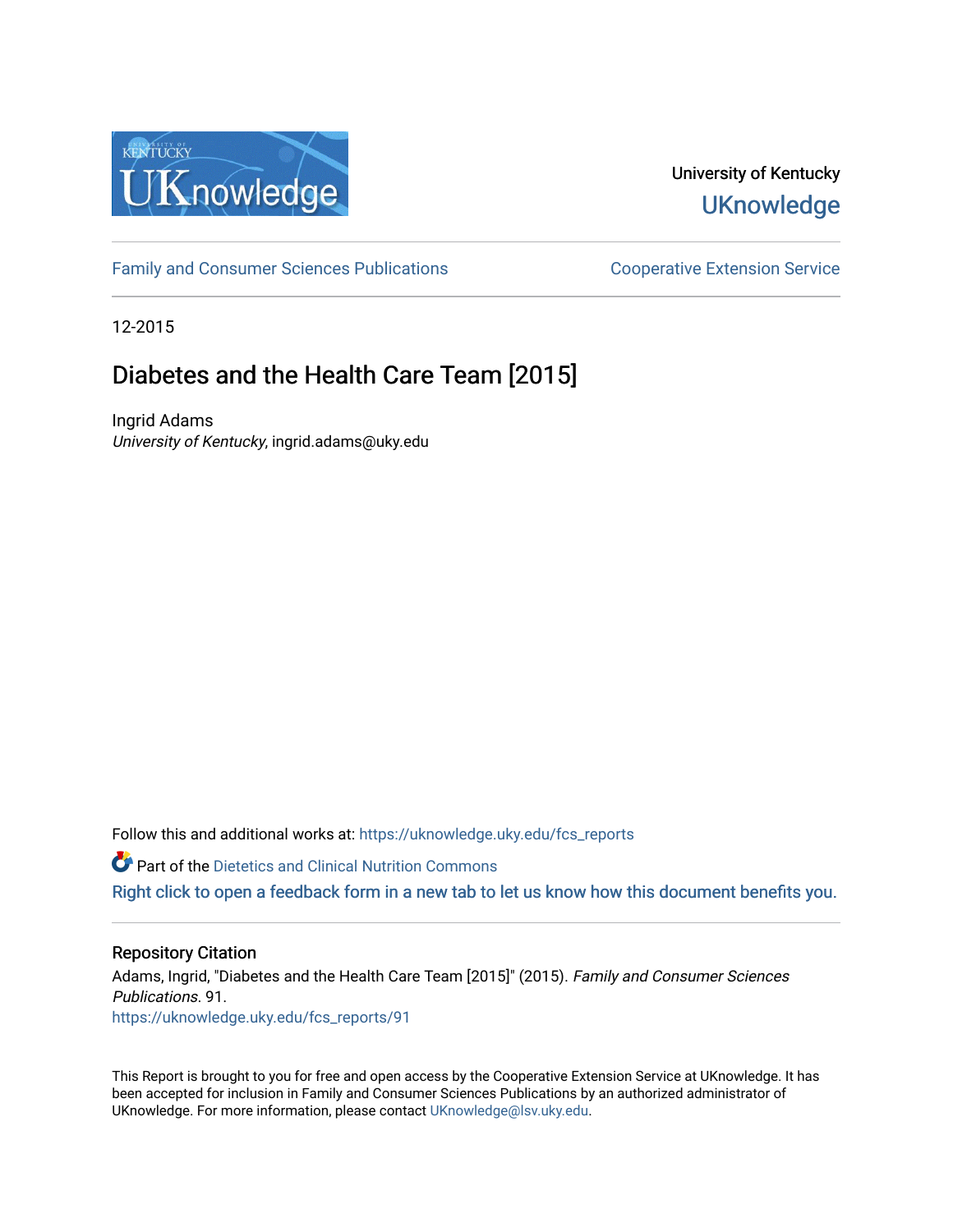FCS3-549



# **Diabetes and the Health Care Team**

*Ingrid Adams, Dietetics and Human Nutrition*

iabetes is a disease that affects many parts of the body, such as the eyes, kidneys, blood vessels, heart, legs and feet. As a result, a team approach to taking care of the disease can be very helpful. When a team of individuals works together problems are identified earlier, and it is easier to reduce or prevent diabetes complications.

You, your doctor and family members may be the initial members of your team. Other team members may include a registered dietitian, certified diabetes educator, diabetes nurse, pharmacist, dentist, eye doctor, foot doctor, social worker and a mental health counselor.

**You** are the most important member on the team. You are the person living with diabetes, and you know how you feel and what you are experiencing. Your responsibility is to communicate the feelings and problems you are experiencing to your doctor and other members of your team.

**Family members and friends** may assist in the challenges of the day-to-day management of diabetes such as monitoring blood glucose, planning meals, taking medications, and being physically active. Family members and close friends can provide support and relieve some of the burden. To help your family and friends provide the best support, you should help them understand the disease.

Your doctor is the person you visit for general check-ups and when you are sick. Your doctor coordinates your care and sends you to a specialist if you have eye, kidney, heart, foot or nerve problems. An **endocrinologist** is a doctor who specializes in treating diabetes. You may see an endocrinologist if your diabetes is difficult to control.

#### **Questions to ask your doctor:**

- What target range should I have for my blood glucose?
- How is my blood pressure?
- How is my blood cholesterol?
- Do I have symptoms of nerve damage?
- Are my feet healthy?
- Do I have signs of kidney disease?
- Should I get a flu or pneumonia vaccine?
- When next should I see you?

#### **Registered dietician**

A registered dietician (RD) is trained in nutrition; some RDs have special training in working with people with diabetes. Your doctor can refer you to a dietitian. The RD will help you design a meal plan that fits your needs. Your food choices help determine whether your blood glucose is kept within the target range, so eating correctly is very important. An RD can give you tips on making good food choices, reading food labels and balancing what you eat with how much you exercise.

#### **Questions to ask your RD:**

- How do I make good food choices?
- What foods cause my blood glucose to rise quickly?
- Are there foods I can eat a lot of?
- What foods should I choose when I am eating out?
- How do I find recipes for people with diabetes?
- How can I cook for my family if they don't have diabetes?
- How do I include cultural foods into my meal plan?
- How can I afford to follow a diabetic diet?
- How do I eat when I am sick?
- What is the best diet to follow to lose weight?
- Can I drink alcohol?

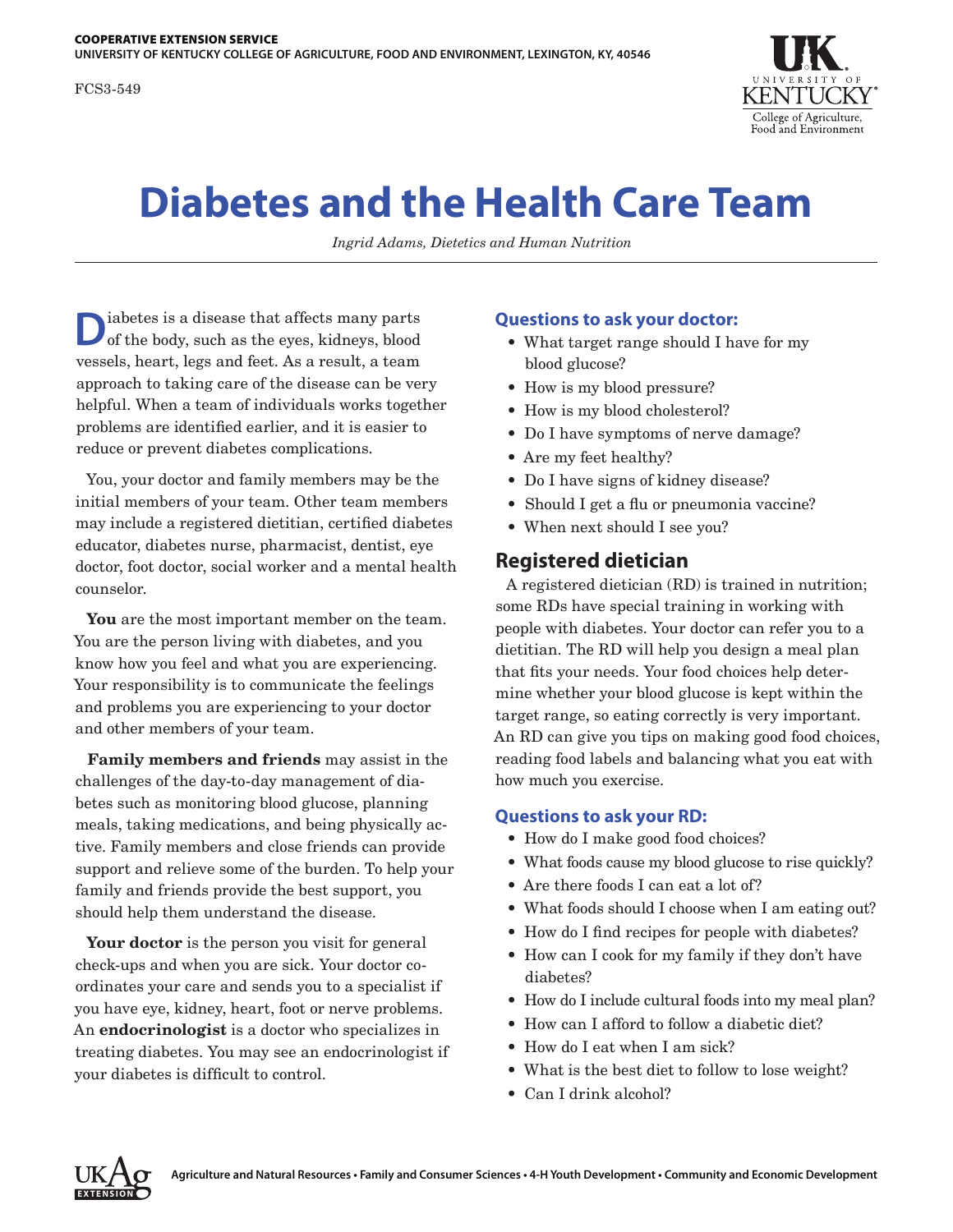# **Certified diabetes educator (CDE)**

A certified diabetes educator (CDE) has special training in teaching people with diabetes how to manage the disease. Many times this is a nurse, but not always. CDEs provide information on diabetes and how it affects the body, how to deal with high and low blood glucose levels and how to adjust insulin when you are sick or taking part in physical activity. They also teach you about giving insulin injections and using a glucose meter.

#### **Questions to ask your CDE:**

- What is type 2 diabetes and what are the symptoms?
- How do I manage my diabetes?
- How does diabetes affect my eyes, kidneys, heart, and nerves?
- How do I use a glucose meter to check my blood glucose?
- What should I do if my blood glucose numbers are too low or too high?
- How do I give myself insulin injections?
- How do I cope with diabetes?

# **Pharmacist**

Pharmacists provide information and counseling on medicines and can help with the selection of blood glucose meters and over-the-counter diabetes supplies. Pharmacists are able to recognize signs of diabetes complication and make referrals to other professionals on your health care team.

It is best to fill your prescriptions at the same pharmacy so that your records are all in one place. Let the pharmacist know all the medicines you are taking, including herbal supplements, because they can interact with your diabetes medicine. It is important to talk to the pharmacist about problems you are having with your diabetes medicines (or any medicines you take) each time you fill a prescription.

#### **Questions to ask your pharmacist:**

- How should I take the medicine?
- What should I do if I miss a dose?
- How will I know if the medicine is working?
- What are some of the side effects of taking this medicine?
- What should I avoid when taking this medicine?
- How should I store the medicine?
- Do I need a refill?

# **Ophthalmologist**

An ophthalmologist is a doctor who specializes in diseases of the eye. Too much glucose in the blood and high blood pressure can damage the tiny blood vessels in the eyes. This is called diabetic retinopathy.

#### **Questions to ask your ophthalmologist:**

- Do I have eye problems?
- Do I need to start wearing glasses or do I need new glasses?
- Do I need special treatment?
- What can I do to take care of my eyes?
- What should I do if I notice changes in my vision?
- Can I drive?

#### **Podiatrist**

A podiatrist is a doctor trained to prevent, diagnose and treat problems of the lower legs. People with diabetes can develop nerve damage and lose feeling in their legs and feet due to poor blood flow. This loss of feeling makes it difficult to feel pain, heat, or cold, so it is easy to get cuts and sores on your feet and not know it. If these go untreated they can lead to serious infections and, in some cases, can lead to amputations.

#### **Questions to ask your podiatrist:**

- How well do the nerves in my feet sense feeling?
- How is the blood flow to my legs and feet?
- Are there changes in my feet?
- What is the best way to trim my toenails?
- What type of lotion or cream should I use on my legs and feet?
- What are the best types of shoes to wear?
- Can special shoes help my feet?
- How can I care for my feet?

#### **Dentist**

Dentists take care of your teeth, mouth and gums. People with diabetes are more likely to have gum disease especially if their blood sugar is not well controlled.

#### **Questions to ask your dentist:**

- Do I have signs of tooth, mouth or gum problems?
- How should I protect my teeth?
- What is the correct way to brush and floss my teeth?
- What should I do to keep my teeth, mouth and gums healthy?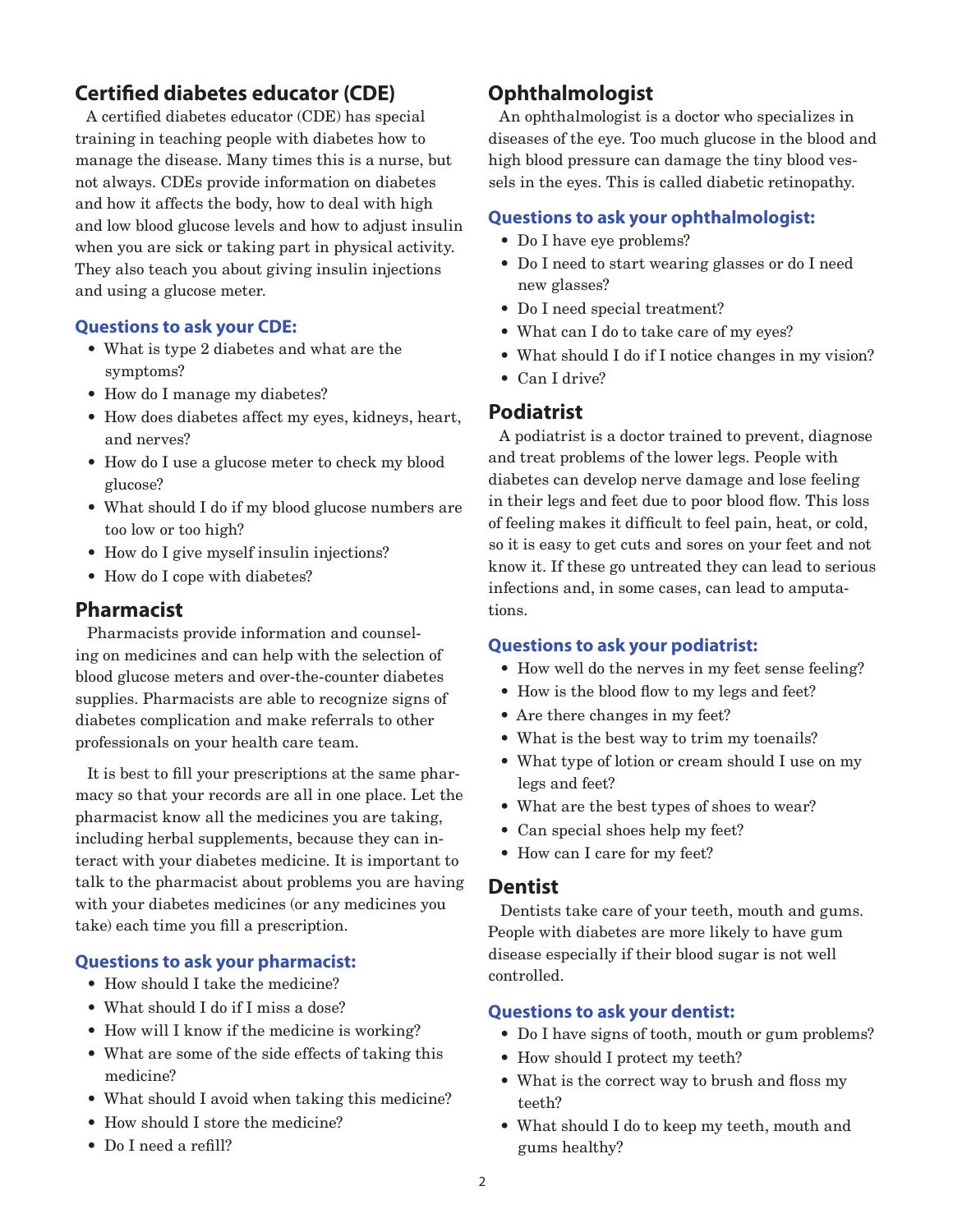# **Mental health professionals**

People with diabetes are more likely to be depressed than people without diabetes. The daily tasks needed to manage diabetes can become overwhelming, especially if a person has diabetes complications such as nerve damage or kidney or eye problems.

Let your doctor know if you no longer find enjoyment in the things that once brought you pleasure, if you notice changes in sleep patterns and appetite, if you feel tired all the time, or have suicidal thoughts. Your doctor will work with you to identify the reasons for these symptoms and may suggest you see a mental health professional.

A mental health professional may be a social worker, counselor or a psychiatrist. These members of your team help with the social and emotional side of living with diabetes.

The **social worker** may help you find resources to help with your medical and financial needs.

#### **Questions to ask your social worker:**

- What kind of costs does Medicare cover?
- Is there somewhere I can get help with the costs of diabetes?

The **psychologist** or **counselor** helps with emotional and stress problems that relate to diabetes management.

#### **Questions to ask your psychologist or counselor:**

- Is depression normal for persons with diabetes?
- How do I deal with my feelings and emotions?
- Can my emotions raise my blood glucose?
- Where can I find support for depression and stress?

The **psychiatrist** is a medical doctor who can prescribe medication to treat emotional problems and provide some counseling.

#### **Questions to ask your psychiatrist:**

- If I have to take medicine, what are the side effects?
- Are there other treatments?
- How will my medicine affect my blood glucose levels?

#### **Tests to see how well you are managing your diabetes and if you are at risk for diabetes complications.**

| Test                               | <b>How often</b><br>should I<br>be tested? | <b>Pointers</b>                                                                                                                                                                                                       |
|------------------------------------|--------------------------------------------|-----------------------------------------------------------------------------------------------------------------------------------------------------------------------------------------------------------------------|
| <b>Blood</b><br>pressure           | Every<br>visit                             |                                                                                                                                                                                                                       |
| Weight                             | Every visit                                | Identify changes in weight.<br>$\bullet$                                                                                                                                                                              |
| Foot<br>check                      | Every<br>visit                             | Remove your socks and<br>$\bullet$<br>shoes as a reminder for your<br>doctor to check your feet.                                                                                                                      |
| <b>Blood glucose</b><br>monitoring | Every<br>visit                             | Bring your diabetes<br>$\bullet$<br>record book.                                                                                                                                                                      |
| A <sub>1</sub> C<br>test           | At least<br>twice<br>a year                | • More often if your A1C<br>level is over 7 and for other<br>reasons determined by<br>your doctor.                                                                                                                    |
| Dental<br>exam                     | Twice<br>a year                            | • Teeth cleaning and<br>check-up.<br>Problems to mention: sore,<br>$\bullet$<br>red, inflamed, bleeding<br>gums; toothache, denture<br>and other pain; infections;<br>cold or canker sores.                           |
| Complete<br>eye exam               | Once<br>a year                             | • Dilated eye exam<br>• Problems to mention:<br>dry itchy eyes; eye pain;<br>blurred or poor vision.<br>Ask about cataracts and<br>$\bullet$<br>glaucoma                                                              |
| Complete<br>foot exam              | Once<br>a year                             | • Check feeling and pulses<br>in feet.<br>Check blood flow to legs<br>and feet.<br>• Problems to mention: dry<br>skin; cuts or sores; corns,<br>calluses, bunions, ingrown<br>toenails; infections.                   |
| <b>Blood</b><br>lipid tests        | Once<br>a year                             | Cholesterol and triglyceride                                                                                                                                                                                          |
| <b>Kidney</b><br>function<br>tests | Once<br>a year                             | Urine and blood test to<br>check for kidney function.<br>(Kidney damage from<br>diabetes happens slowly<br>so you may not feel sick at<br>all for many years.)<br>Problems to mention:<br>swelling in hands and feet. |